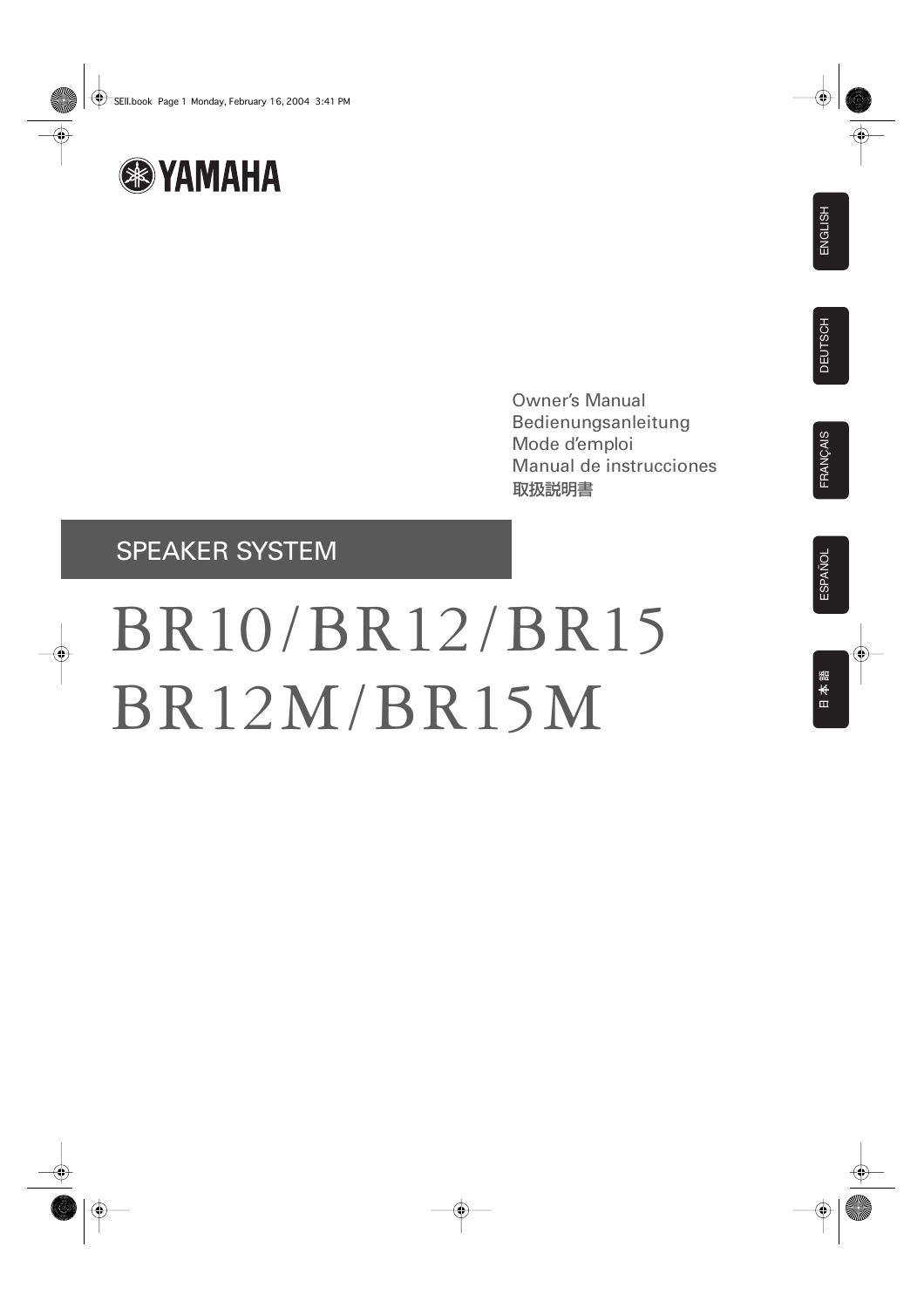Thank you for choosing the YAMAHA speaker system. In order to take maximum advantage of the speaker's features and ensure maximum performance and longevity, please read this manual carefully before using the speaker system. Keep the manual in a safe place for future reference.

## **PRECAUTIONS**

### *PLEASE READ CAREFULLY BEFORE PROCEEDING*

\* Please keep this manual in a safe place for future reference.

## *WARNING*

**Always follow the basic precautions listed below to avoid the possibility of serious injury or even death from electrical shock, short-circuiting, damages, fire or other hazards. These precautions include, but are not limited to, the following:**

• Do not open the device or attempt to disassemble the internal parts or modify them in any way. The device contains no user-serviceable parts. If it should appear to be malfunctioning, discontinue use immediately and have it inspected by qualified Yamaha service personnel.

#### **Do not open Water warning**

• Do not expose the device to rain, use it near water or in damp or wet conditions, or place containers on it containing liquids which might spill into any openings.

## *CAUTION*

**Always follow the basic precautions listed below to avoid the possibility of physical injury to you or others, or damage to the device or other property. These precautions include, but are not limited to, the following:**

#### **Location**

- If you use a stand, make sure to observe the following precautions in order to avoid toppling the device or causing damage to the internal components.
	- Check the stand's specifications and make sure that it is sturdy enough to support the weight of the speaker.
	- Mount only one speaker on each speaker stand.
	- Use the supplied screws if included.
	- Tighten fastening screws securely.
	- Use the speaker stands with their legs fully opened.
	- Use the stand at a height of less than 140cm (55").
	- Add weight such as sand bags around the stand legs to prevent them from falling over.
	- Remove the speakers from the stands before moving the stands or adjusting their height.
	- Limit the number of people around the placed stand.
	- We recommend using the TS-80 and TS-90 speaker stands manufactured by Ultimate Systems (sold separately) to support the speakers.
- When transporting or moving the device, always use two or more people. Attempting to lift the device by yourself may damage your back, result in other injury, or cause damage to the device itself.
- Before moving the device, remove all connected cables.
- Do not use the speaker's handles for suspended installation. Doing so can result in damage or injury.
- Do not expose the device to excessive dust or vibrations, or extreme cold or heat (such as in direct sunlight, near a heater, or in a car during the day) to prevent the possibility of panel disfiguration or damage to the internal components.
- Do not place the device in an unstable position where it might accidentally fall over.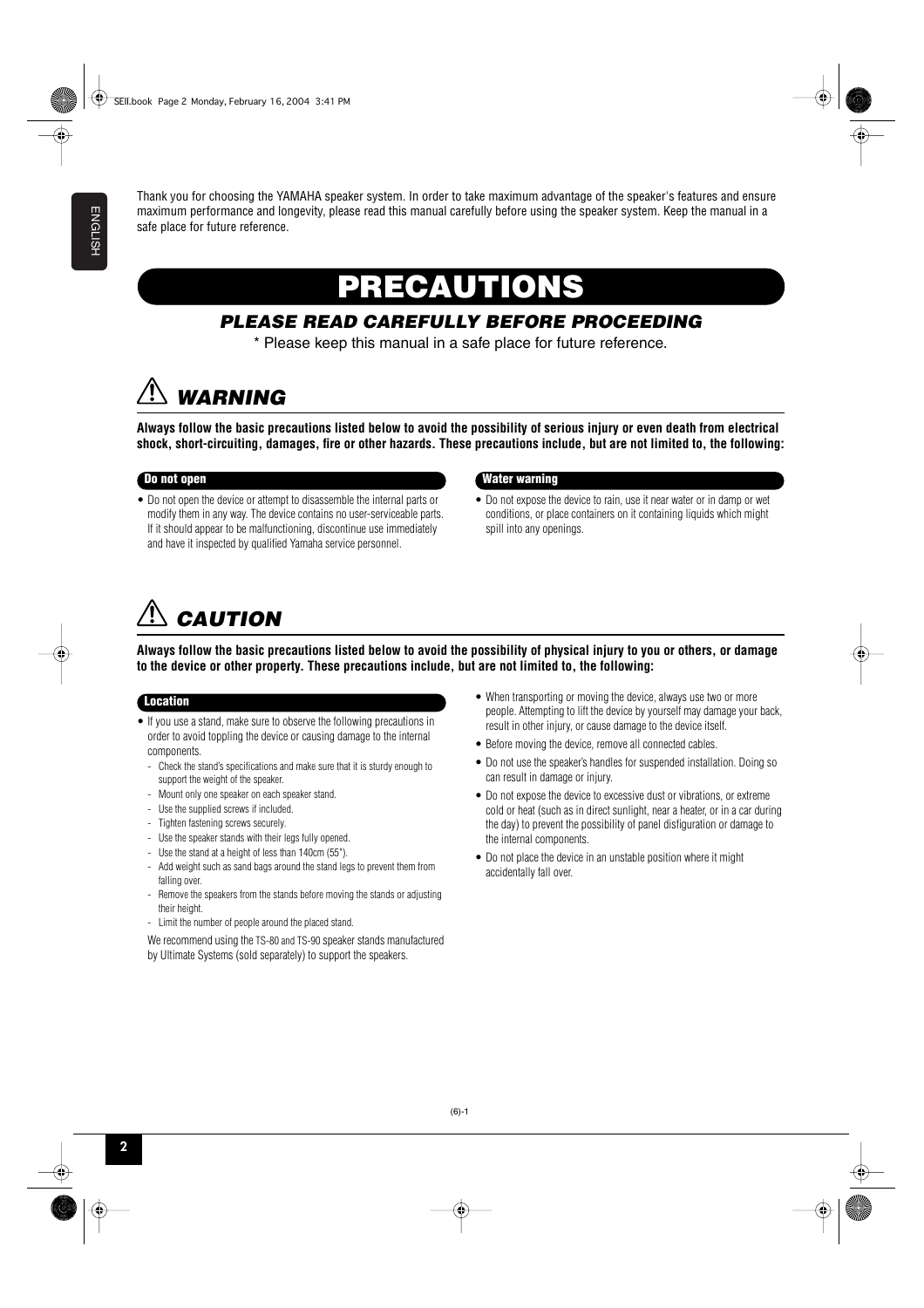#### **Connections**

- Before connecting the device to other devices, turn off the power for all devices. Before turning the power on or off for all devices, set all volume levels to minimum.
- Use only speaker cables for connecting speakers to the speaker jacks. Use of other types of cables may result in fire.
- Be sure to observe the amplifier's rated load impedance (see page 4), particularly when connecting speakers in parallel. Connecting an impedance load outside the amplifier's rated range can damage the amplifier.

#### **Handling caution**

- When choosing a power amplifier to use with your speakers, make sure that its power output matches the speakers' power capacity (refer to the Specifications on page 18). Even if the amplifier's power output is lower than the speakers' PGM (program) power capacity, the speakers may be damaged when clipping of a high input signal occurs. The following may cause damage to speakers
	- Feedback caused when using a microphone.
- Continuous high sound pressure level produced by electronic instruments.
- Continuous high-power output of distorted signals.
- Popping noises caused by turning on equipment, or by connecting or disconnecting system components while the amplifier is turned on.
- When turning on the AC power in your audio system, always turn on the power amplifier LAST, to avoid speaker damage. When turning the power off, the power amplifier should be turned off FIRST for the same reason.
- Do not operate this device at high volume levels or at a level that is uncomfortable, since it is capable of producing sound levels that could cause permanent hearing loss. If you experience any discomfort or ringing in the ears, or suspect an hearing loss, you should consult an audiologist.

#### **Special Notice**

#### **Protective Circuit (poly switch)**

All full-range loudspeakers are fitted with a self-resetting poly switch that protects the high-frequency driver from damage caused by excessive power. If a loudspeaker cabinet loses high-frequency output, immediately remove power from the unit and wait for two to three minutes. This should be long enough to allow the poly switch to reset. Reapply power and check the performance of the high-frequency driver before continuing, with the power reduced to a level that does not cause the poly switch to interrupt the signal.

- Illustrations in this manual are for explanatory purposes only, and may not match the actual appearance of the product during operation.
- Company names and product names used in this Owner's Manual are trademarks or registered trademarks of their respective owners.

Yamaha cannot be held responsible for damage caused by improper use or modifications to the device.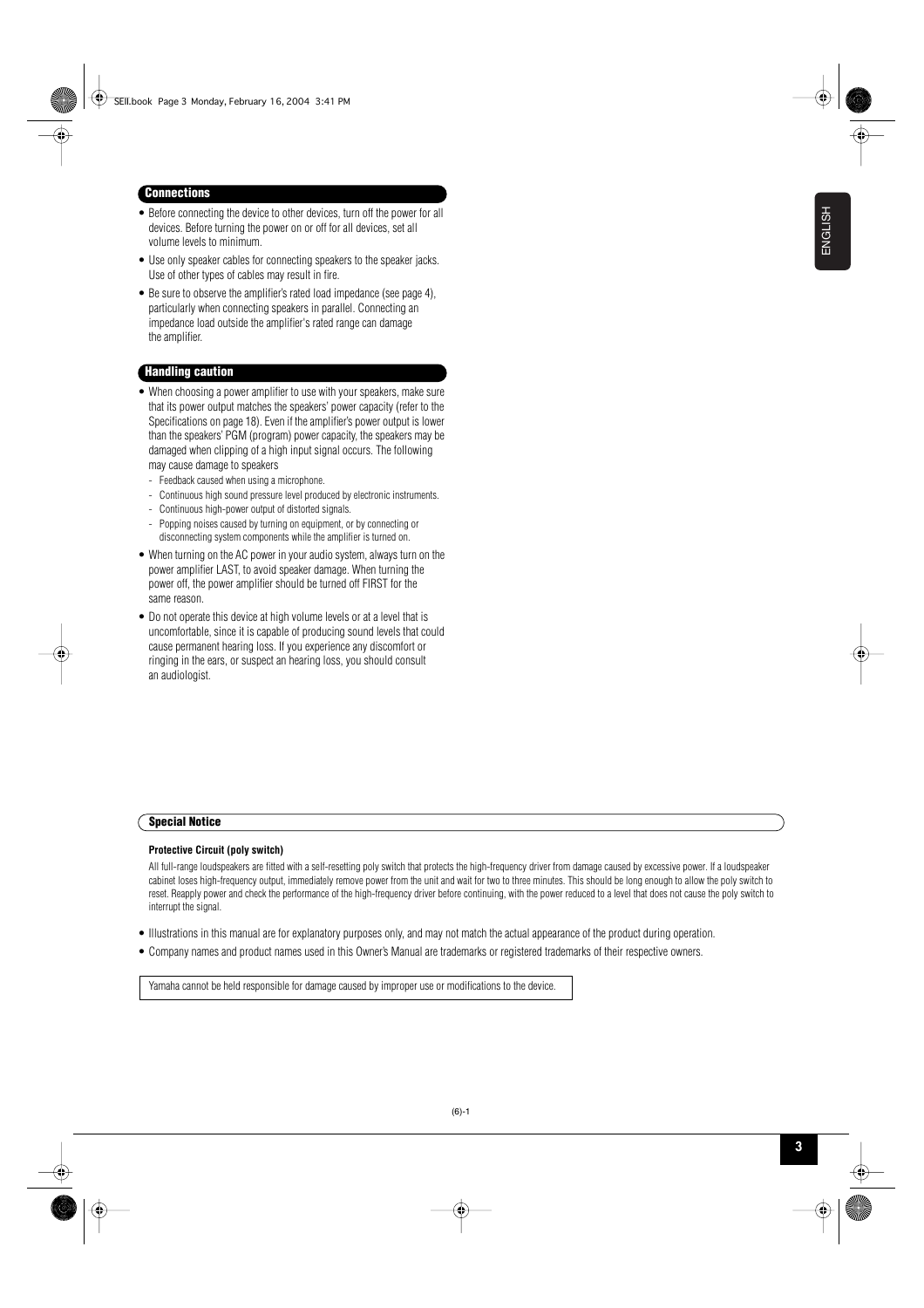## **Full-range Connection**

Each speaker features two input / parallel connectors — two 1/4" phone jacks. Use one phone jack to receive input from your sound system / power amplifier. The other phone jack can be used to parallel-connect an additional speaker (keeping in mind the impedance considerations mentioned below).



**SYSTEMS** 

#### **Impedance Considerations**

When connecting speakers in parallel be sure to check the rated load impedance of the power amplifier. Most power amplifiers are capable of safely driving speakers with minimum impedance of 8 ohms or 4 ohms. A pair of parallel-connected 8-ohm speakers have a total impedance of 4 ohms. Two 8-ohm speakers can safely be paralleled on one output. 4-ohm speakers, however, should not be parallel-connected with other speakers. These models can be connected in parallel, however, if you are using a power amplifier that can safely drive load impedances of 2 ohms or lower. Check your speaker impedance on page [18](#page-4-0).

## **Phone Plug Wiring**

Phone plugs for connection to the phone jack inputs should be wired as shown to the right. Be sure to use proper speaker cable — NOT shielded instrument or line cable — for all speaker connections.

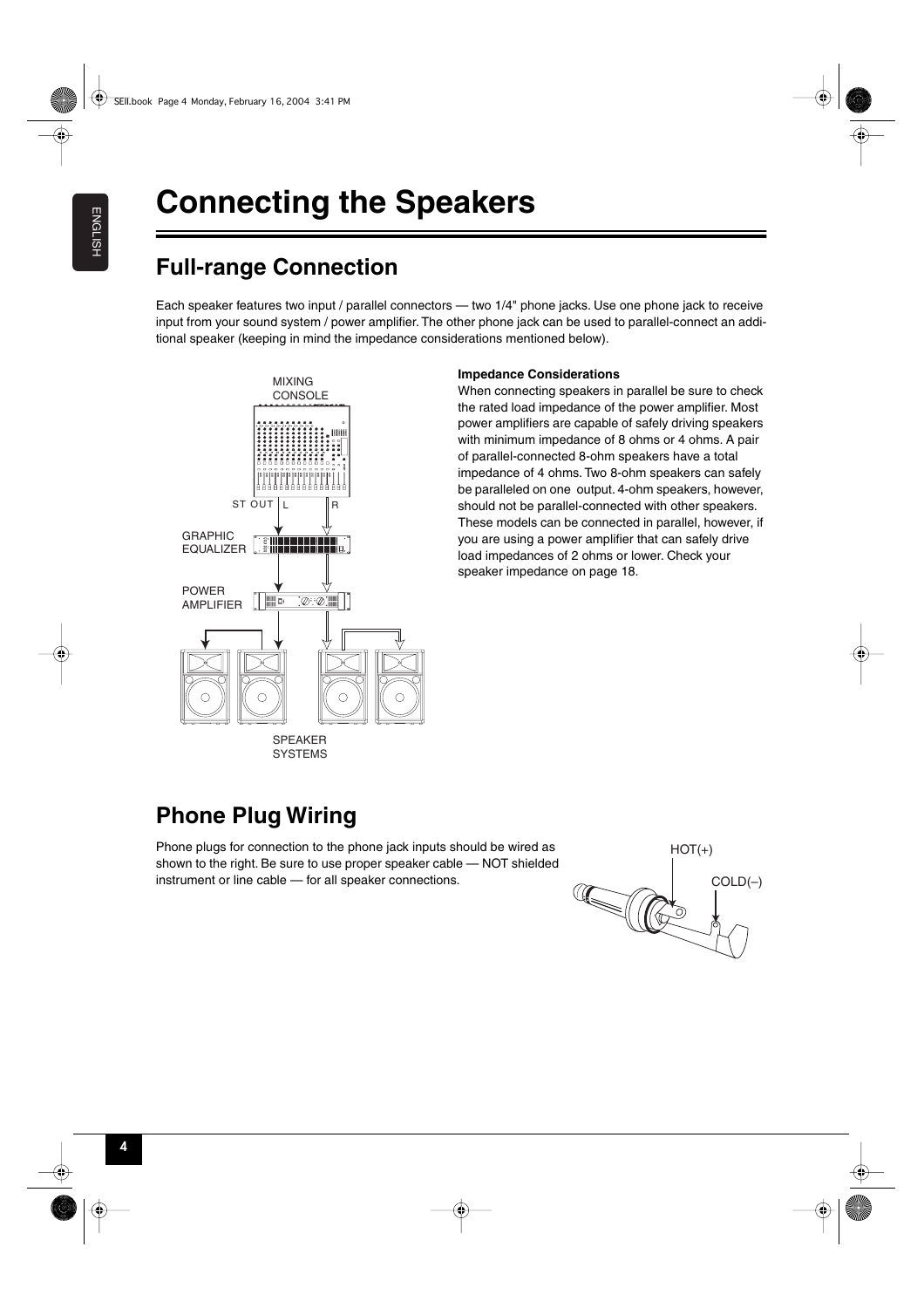<span id="page-4-0"></span>

| <b>Model</b>            |            | <b>BR10</b>              | <b>BR12</b>              | <b>BR12M</b>                  | <b>BR15</b>              | <b>BR15M</b>             |
|-------------------------|------------|--------------------------|--------------------------|-------------------------------|--------------------------|--------------------------|
| Enclosure               |            | Bass reflex type         |                          |                               |                          |                          |
| Speaker Unit            | LF         | 10" cone                 | 12" cone                 |                               | 15" cone                 |                          |
|                         | <b>HF</b>  | 1" VC, Titanium          |                          |                               |                          |                          |
| Frequency Response      |            | 65Hz-20kHz               |                          |                               | 60Hz-20kHz               |                          |
| Power Capacity          | NOISE*     | 125W                     | 150W                     |                               | 200W                     |                          |
|                         | <b>PGM</b> | 250W                     | 300W                     |                               | 400W                     |                          |
|                         | <b>MAX</b> | 500W                     | 600W                     |                               | 800W                     |                          |
| Nominal Impedance       |            | 8Ω                       |                          |                               |                          |                          |
| Sensitivity             |            | 96dB SPL<br>(1W, 1m)     | 97dB SPL (1W, 1m)        |                               | 98dB SPL (1W, 1m)        |                          |
| <b>Input Connectors</b> |            | $1/4$ " phone jack x 2   |                          |                               |                          |                          |
| Dimensions (WxHxD)      |            | 394mm x 537mm<br>x 326mm | 403mm x 569mm<br>x 335mm | 569mm x 407mm<br>$x$ 334 $mm$ | 485mm x 656mm<br>x 365mm | 652mm x 487mm<br>x 365mm |
| Weight                  |            | 14.4kg                   | 16kg                     | 15.6kg                        | 21.3kg                   | 20.9kg                   |

\*: EIA RS-426 Unit:mm

#### **BR10/BR12/BR15**



#### **BR12M/BR15M**



Specifications and descriptions in this owner's manual are for information purposes only. Yamaha Corp. reserves the right to change or modify products or specifications at any time without prior notice. Since specifications, equipment or options may not be the same in every locale, please check with your Yamaha dealer.

Die technischen Daten und Beschreibungen in dieser Bedienungsanleitung dienen nur der Information. Yamaha Corp. behält sich das Recht vor, Produkte oder deren technische Daten jederzeit ohne vorherige Ankündigung zu verändern oder zu modifizieren. Da die technischen Daten, das Gerät selbst oder Sonderzubehör nicht in jedem Land gleich sind, setzen Sie sich im Zweifel bitte mit Ihrem Yamaha-Händler in Verbindung.

Les caractéristiques techniques et les descriptions du mode d'femploi ne sont données que pour information. Yamaha Corp. se réserve le droit de changer ou modifier les produits et leurs caractéristiques techniques à tout moment sans aucun avis. Du fait que les caractéristiques techniques, les équipements et les options peuvent différer d'fun pays à l'fautre, adressez-vous au distributeur Yamaha le plus proche.

Las especificaciones y descripciones de este manual del propietario tienen sólo el propósito de servir como información. Yamaha Corp. se reserva el derecho a efectuar cambios o modificaciones en los productos o especificaciones en cualquier momento sin previo aviso. Puesto que las especificaciones, equipos u opciones pueden no ser las mismas en todos los mercados, solicite información a su distribuidor Yamaha.

仕様および外観は改良のため予告なく変更することがあります。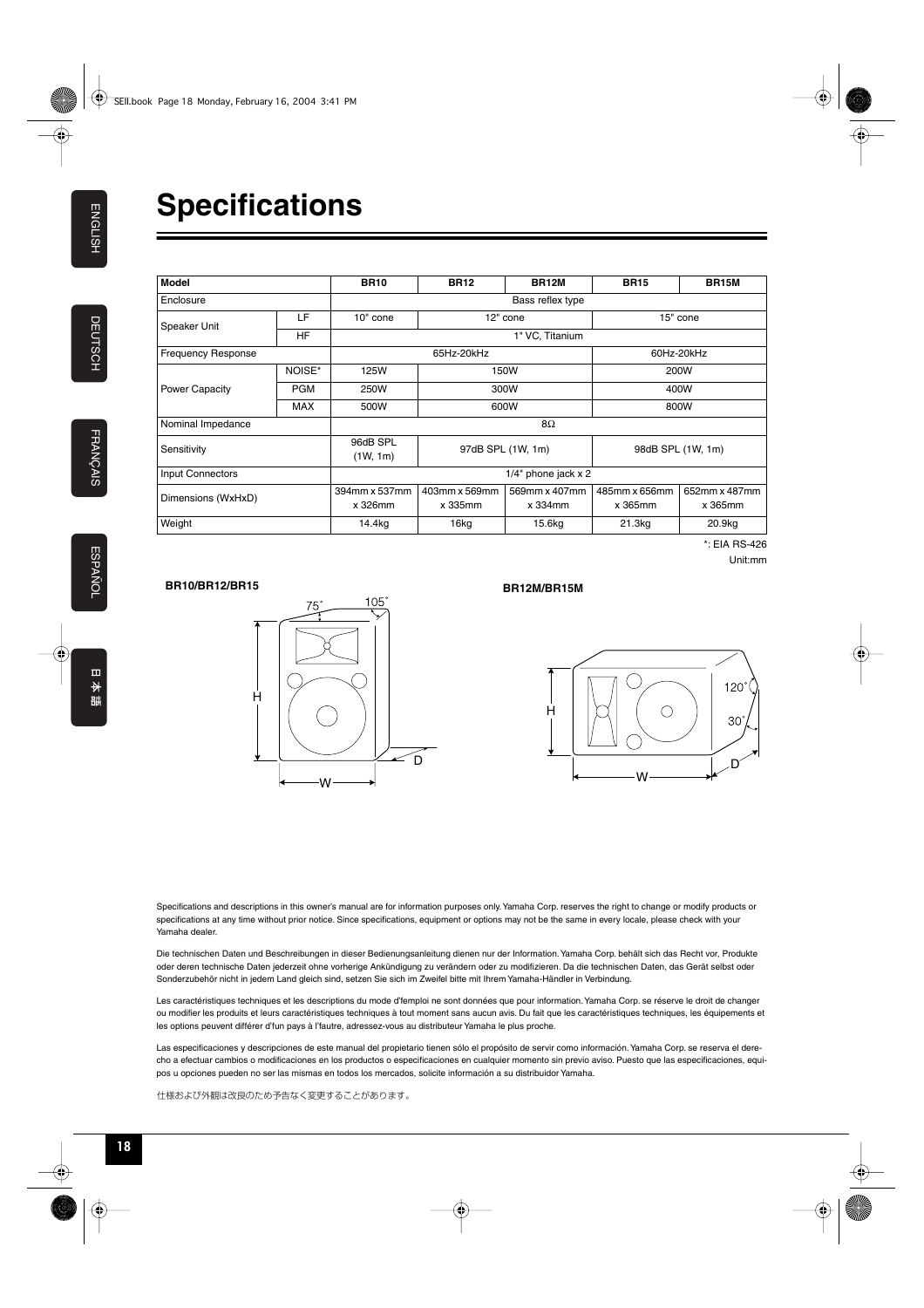For details of products, please contact your nearest Yamaha representative or the authorized distributor listed below.

Pour plus de détails sur les produits, veuillez-vous adresser à Yamaha ou au distributeur le plus proche de vous figurant dans la liste suivante.

Die Einzelheiten zu Produkten sind bei Ihrer unten aufgeführten Niederlassung und bei Yamaha Vertragshändlern in den jeweiligen Bestimmungsländern erhältlich.

Para detalles sobre productos, contacte su tienda Yamaha más cercana o el distribuidor autorizado que se lista debajo.

#### **NORTH AMERICA**

#### **CANADA**

**Yamaha Canada Music Ltd.** 135 Milner Avenue, Scarborough, Ontario, M<sub>1</sub>S 3R<sub>1</sub>, Canada Tel: 416-298-1311

#### **U.S.A.**

**Yamaha Corporation of America**  6600 Orangethorpe Ave., Buena Park, Calif. 90620, U.S.A. Tel: 714-522-9011

#### **MEXICO CENTRAL & SOUTH AMERICA**

**Yamaha de Mexico S.A. De C.V., Departamento de ventas** Javier Rojo Gomez No.1149, Col. Gpe Del Moral, Deleg. Iztapalapa, 09300 Mexico, D.F. Tel: 55-5804-0600

#### **BRAZIL**

**Yamaha Musical do Brasil LTDA.** Av. Rebouças 2636, São Paulo, Brasil Tel: 011-3085-1377

#### **ARGENTINA**

**Yamaha Music Latin America, S.A. Sucursal de Argentina** Viamonte 1145 Piso2-B 1053, Buenos Aires, Argentina Tel: 1-4371-7021

#### **PANAMA AND OTHER LATIN AMERICAN COUNTRIES/ CARIBBEAN COUNTRIES**

**Yamaha Music Latin America, S.A.** Torre Banco General, Piso 7, Urbanización Marbella, Calle 47 y Aquilino de la Guardia, Ciudad de Panamá, Panamá Tel: +507-269-5311

#### **EUROPE**

**THE UNITED KINGDOM Yamaha-Kemble Music (U.K.) Ltd.** Sherbourne Drive, Tilbrook, Milton Keynes, MK7 8BL, England Tel: 01908-366700

#### **GERMANY**

**Yamaha Music Central Europe GmbH** Siemensstraße 22-34, 25462 Rellingen, Germany Tel: 04101-3030

#### **SWITZERLAND/LIECHTENSTEIN Yamaha Music Central Europe GmbH, Branch Switzerland**

Seefeldstrasse 94, 8008 Zürich, Switzerland Tel: 01-383 3990

#### **AUSTRIA**

**Yamaha Music Central Europe GmbH, Branch Austria** Schleiergasse 20, A-1100 Wien, Austria Tel: 01-60203900

#### **THE NETHERLANDS**

**Yamaha Music Central Europe,** 

#### **Branch Nederland**

Clarissenhof 5-b, 4133 AB Vianen, The Netherlands Tel: 0347-358 040

#### **BELGIUM/LUXEMBOURG**

#### **Yamaha Music Central Europe GmbH, Branch Belgium**

Rue de Geneve (Genevastraat) 10, 1140 - Brussels, Belgium Tel: 02-726 6032

#### **FRANCE**

**Yamaha Musique France**  BP 70-77312 Marne-la-Vallée Cedex 2, France Tel: 01-64-61-4000

#### **ITALY**

**Yamaha Musica Italia S.P.A. Combo Division**

Viale Italia 88, 20020 Lainate (Milano), Italy Tel: 02-935-771

#### **SPAIN/PORTUGAL**

**Yamaha-Hazen Música, S.A.** Ctra. de la Coruna km. 17, 200, 28230 Las Rozas (Madrid), Spain Tel: 91-639-8888

#### **SWEDEN**

**Yamaha Scandinavia AB** J. A. Wettergrens Gata 1 Box 30053 S-400 43 Göteborg, Sweden Tel: 031 89 34 00

#### **DENMARK**

**YS Copenhagen Liaison Office** Generatorvej 8B DK-2730 Herlev, Denmark Tel: 44 92 49 00

#### **NORWAY**

**Norsk filial av Yamaha Scandinavia AB**  Grini Næringspark 1 N-1345 Østerås, Norway Tel: 67 16 77 70

#### **OTHER EUROPEAN COUNTRIES**

**Yamaha Music Central Europe GmbH** Siemensstraße 22-34, 25462 Rellingen, Germany Tel: +49-4101-3030

#### **AFRICA**

**Yamaha Corporation, Asia-Pacific Music Marketing Group** Nakazawa-cho 10-1, Hamamatsu, Japan 430-8650  $Tel: +81-53-460-2313$ 

#### **MIDDLE EAST**

#### **TURKEY/CYPRUS**

**Yamaha Music Central Europe GmbH** Siemensstraße 22-34, 25462 Rellingen, Germany Tel: 04101-3030

#### **OTHER COUNTRIES**

**Yamaha Music Gulf FZE** LB21-128 Jebel Ali Freezone P.O.Box 17328, Dubai, U.A.E. Tel: +971-4-881-5868

#### **ASIA**

#### **THE PEOPLE'S REPUBLIC OF CHINA**

**Yamaha Music & Electronics (China) Co.,Ltd.** 25/F., United Plaza, 1468 Nanjing Road (West), Jingan, Shanghai, China Tel: 021-6247-2211

#### **INDONESIA**

#### **PT. Yamaha Music Indonesia (Distributor) PT. Nusantik**

Gedung Yamaha Music Center, Jalan Jend. Gatot Subroto Kav. 4, Jakarta 12930, Indonesia Tel: 21-520-2577

#### **KOREA**

**Yamaha Music Korea Ltd.** Tong-Yang Securities Bldg. 16F 23-8 Yoido-dong, Youngdungpo-ku, Seoul, Korea Tel: 02-3770-0660

#### **MALAYSIA**

**Yamaha Music Malaysia, Sdn., Bhd.** Lot 8, Jalan Perbandaran, 47301 Kelana Jaya, Petaling Jaya, Selangor, Malaysia Tel: 3-78030900

#### **SINGAPORE**

**Yamaha Music Asia Pte., Ltd.**

No.11 Ubi Road 1, No.06-02, Meiban Industrial Building, Singapore Tel: 747-4374

#### **TAIWAN**

**Yamaha KHS Music Co., Ltd.**  3F, #6, Sec.2, Nan Jing E. Rd. Taipei. Taiwan 104, R.O.C. Tel: 02-2511-8688

#### **THAILAND**

**Siam Music Yamaha Co., Ltd.** 891/1 Siam Motors Building, 15-16 floor Rama 1 road, Wangmai, Pathumwan Bangkok 10330, Thailand Tel: 02-215-2626

#### **OTHER ASIAN COUNTRIES Yamaha Corporation,**

**Asia-Pacific Music Marketing Group** Nakazawa-cho 10-1, Hamamatsu, Japan 430-8650 Tel: +81-53-460-2317

#### **OCEANIA**

#### **AUSTRALIA**

**Yamaha Music Australia Pty. Ltd.** Level 1, 99 Queensbridge Street, Southbank, Victoria 3006, Australia Tel: 3-9693-5111

#### **COUNTRIES AND TRUST TERRITORIES IN PACIFIC OCEAN Yamaha Corporation,**

**Asia-Pacific Music Marketing Group** Nakazawa-cho 10-1, Hamamatsu, Japan 430-8650 Tel: +81-53-460-2313

**Yamaha Pro Audio global web site** http://www.yamahaproaudio.com/ **Yamaha Manual Library** http://www2.yamaha.co.jp/manual/english/